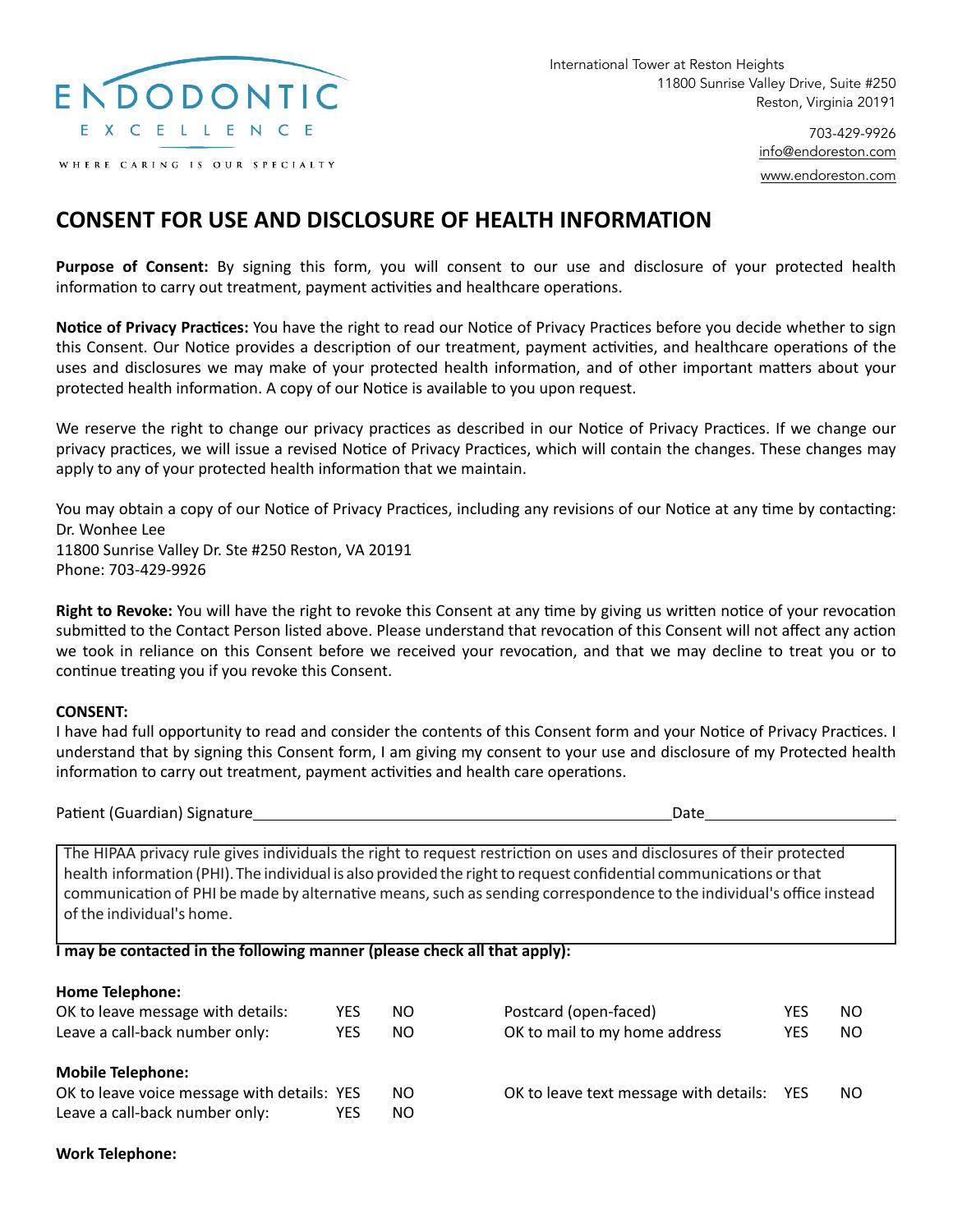|                                                                     |            |                                                           |            |                                                     | International Tower at Reston Heights                                                            |
|---------------------------------------------------------------------|------------|-----------------------------------------------------------|------------|-----------------------------------------------------|--------------------------------------------------------------------------------------------------|
|                                                                     |            | ENDODONTIC                                                |            |                                                     | 11800 Sunrise Valley Drive, Suite #250<br>Reston, Virginia 20191                                 |
|                                                                     |            | <b>X C E L L E N C E</b><br>WHERE CARING IS OUR SPECIALTY |            |                                                     | 703-429-9926<br>info@endoreston.com                                                              |
|                                                                     |            |                                                           |            |                                                     | www.endoreston.com                                                                               |
| OK to leave message with details:<br>Leave a call-back number only: |            | <b>YES</b><br><b>YES</b>                                  | NO.<br>NO. | OK to mail to my work/office address:<br>NO.<br>YES |                                                                                                  |
|                                                                     |            |                                                           |            |                                                     | I allow you to give my clinical information to, or answer questions from (check all that apply): |
| Spouse                                                              | YES        | NO.                                                       |            |                                                     |                                                                                                  |
| Parent                                                              | <b>YES</b> | NO.                                                       |            |                                                     |                                                                                                  |
| Child                                                               | <b>YES</b> | NO.                                                       |            |                                                     |                                                                                                  |
| None                                                                | <b>YES</b> | NO.                                                       |            |                                                     |                                                                                                  |
| Other:                                                              |            |                                                           |            |                                                     |                                                                                                  |
| Patient (Guardian) Signature                                        |            |                                                           |            |                                                     | Date                                                                                             |